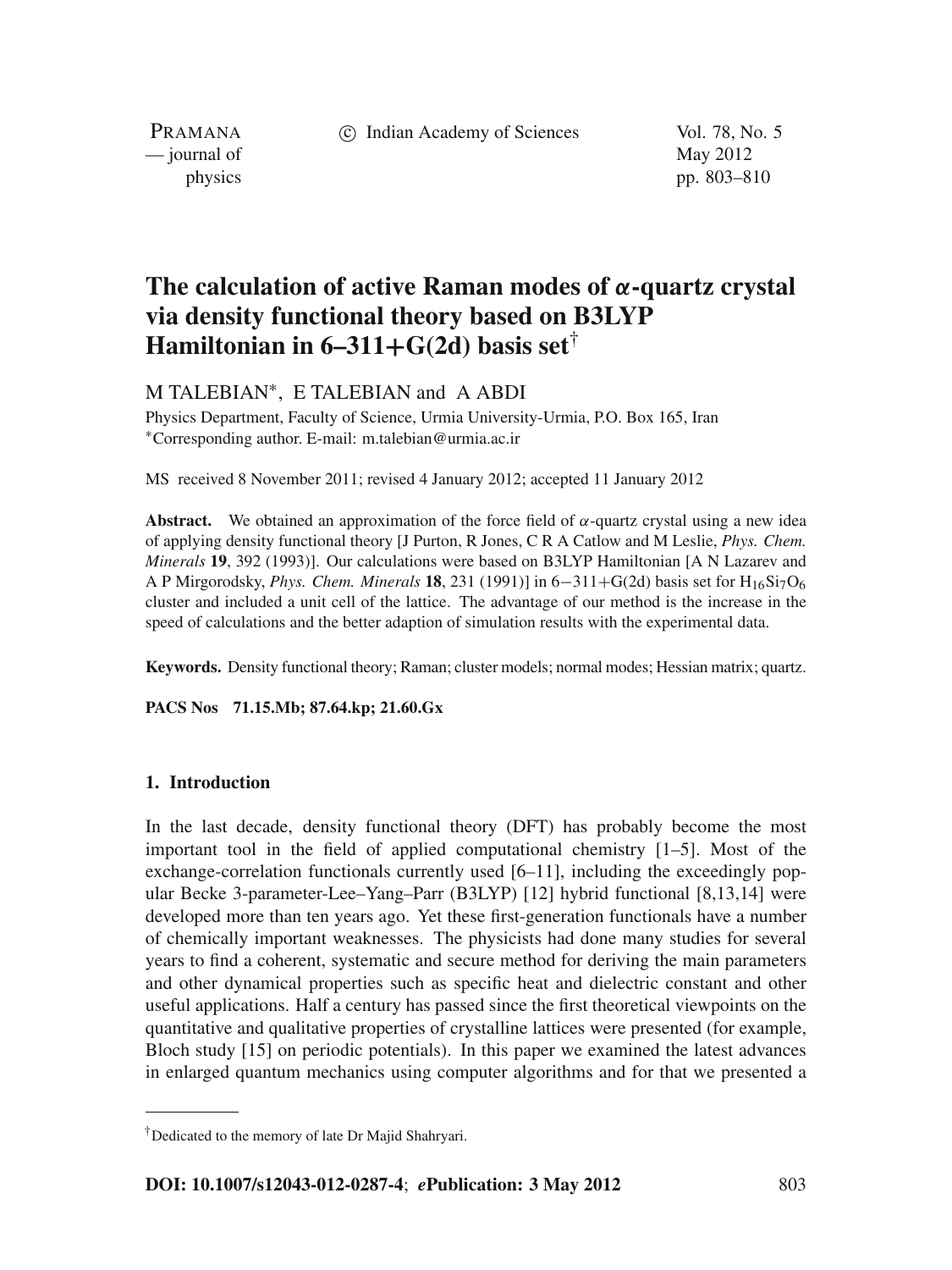## *M Talebian, E Talebian and A Abdi*

**Table 1.** Principal parameters of quartz lattice at 300 K [19].

| a(A)   | b(A)   | $c(\AA)$ | $\alpha$ (°) | $\beta$ (°) | $\nu$ (°) |
|--------|--------|----------|--------------|-------------|-----------|
| 4.9134 | 4.9134 | 5.4052   | 90.00        | 90.00       | 120.00    |

suitable approximation about the properties of systematic lattices, such as quartz with triangular lattice in room temperature via some considerations [16–18]. In table 1, we present principal parameters of quartz lattice at 300 K which has trigonal system and the schematic structure of  $\alpha$ -quartz is shown in figure 1.

For infinite cells, researchers have used coherent cluster method for breaking the close infinite lattice structure. A good answer is not expected from complete incoherence of small cluster force fields. It is used for getting accurate answers. Also, corresponding calculations need more time, it is necessary to have supercomputers and it is costly to use algorithms which are not meant for large clusters of lattices. Therefore, clustered calculations by using small chosen clusters are important.

The cluster selected for this research is  $H_{16}Si<sub>7</sub>O<sub>6</sub>$ , which consists of constitutive unit cells of quartz atoms. For targeted silicon atoms, valance band is being completed at the open end of the cluster by hydrogen.

## **2. An overview of the** *α***-quartz sample**

 $\alpha$ -quartz is a very important electrical and optical crystal with fascinating physical properties, such as piezoelectricity [21–23], optical activity [24–26], birefringence [27,28], and optical transmission in ultraviolet region. This crystal finds applications in electrical and optical devices such as quartz resonators, transducers, wave plates, optical rotators and compensators [27]. The physical properties of  $\alpha$ -quartz are found to depend on the



**Figure 1.** Crystal structure of  $\alpha$ -quartz [20].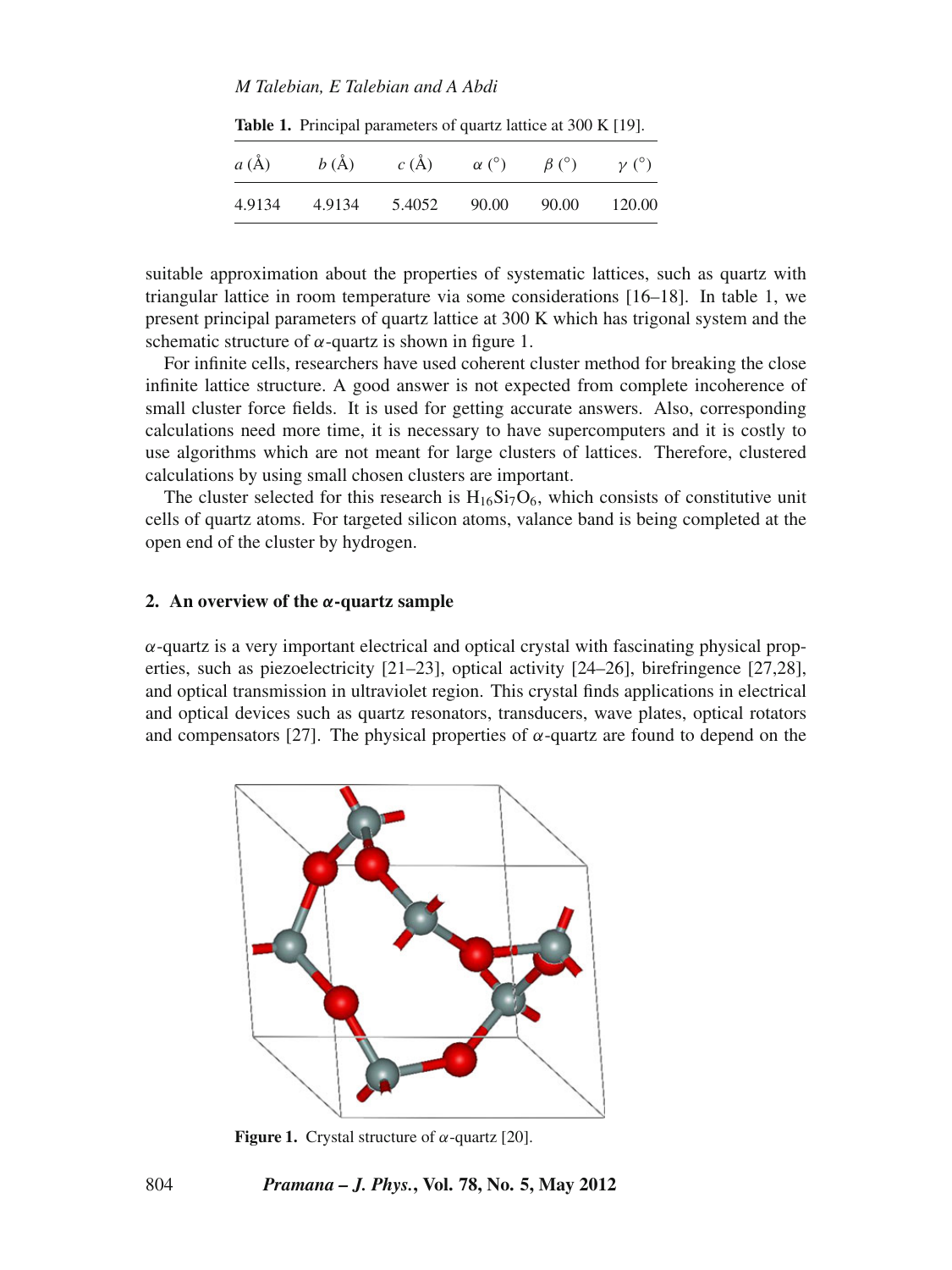

**Figure 2.** Raman spectrum of  $\alpha$ -quartz at 300 K [30].

impurities.  $\alpha$ -quartz is an optically active crystal, in which the plane of vibration of the incident light has a continuous rotation as the incident light propagates along the optical axis [29].

## **3. Active modes in Raman spectra**

Only the active oscillations change in elliptical polarizations; in basis of Raman spectra which inclusively change in elliptical polarization. The greater difference in the value of polarization will cause more scattering; thereupon it creates the results in higher peaks of Raman spectra. In the case of lattice oscillations of quartz, four modes, as completely polar from A1 symmetry, and three modes of E symmetry have the highest value of Raman scattering. In figure 2 we observe an experimental spectrum of quartz at 300 K. The studied peaks in this paper are distinct and the value of oscillation frequency is exact. These are shown in figure 2.

# **4. Cluster calculations in the new method**

Figure 3 shows the  $H_{16}Si<sub>7</sub>O<sub>6</sub>$  cluster which was used for calculation in this article. It is important to know that the values for intermolecular distances and available link degrees in this cluster are similar to the values of the actual quartz lattice.

In this new method the process of calculations of the studied distinct atoms in oscillations is used for obtaining effective elastic constant. In straight method which was used in the study of the molecular structure, we calculated the Hessian matrix of atomic displacements in generalized coordinates, then we obtained the frequency values [31], and the direction of normal oscillation modes, therefore eigenvectors of this matrix is also expressed by

$$
\omega^2 x_j = \sum_k H_{j,k} x_k a,\tag{1}
$$

*Pramana – J. Phys.***, Vol. 78, No. 5, May 2012** 805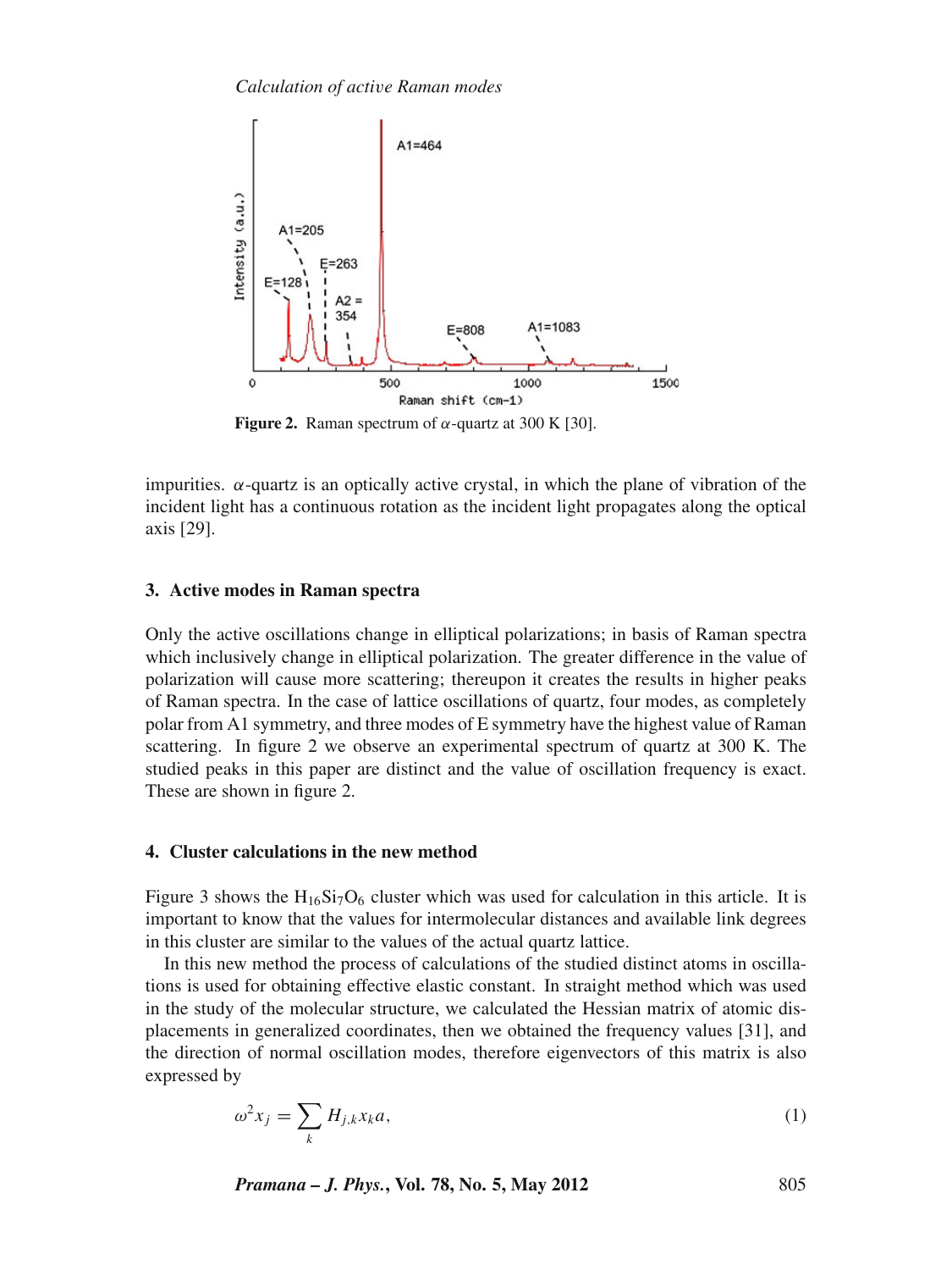

**Figure 3.**  $H_{16}Si<sub>7</sub>O<sub>6</sub> cluster.$ 

where *H* is the Hessian matrix,  $x_i$  is the generalized coordinate and  $\omega$  is the dependent frequency of the *j*th oscillation. As we mentioned, the usual method for obtaining proper results for infinite structures like molecules and ions has many applications, but when we apply these methods to infinite structures, we encounter a serious problem: these methods are not applicable in the case of lattices because lattices have infinite dimensions. So, we used these methods in selected clusters. Because of the small dimensions of these clusters compared to the actual lattice, there will be aberrations in force field in the lattice [32] and there will be natural errors compared to the experimental values. However, directions of eigenvectors of Hessian matrix [30] in clusters differ from directions of actual lattice because of the free displacement of clusters and also because of the effective force field aberrations. In the calculations presented in this paper, correction of these directions coincides with the direction of actual lattice oscillation. We accomplish the calculations which are derived from the effective force field. The results were obtained from the change applied in the effective force on selected atom in small displacement which is used for reaching the dependent oscillation frequency. A smaller value of this displacement has been chosen to avoid anharmonicity compared to the displacement of actual lattice. Thus, with some changes in the calculations, we could obtain a correct value of dependent errors of cluster dimension. The reason of this is that the direction changes are deleted; however, this important parameter has an exclusive role in the value of errors.

#### **5. Results and discussions**

We used density functional theory based on B3LYP Hamiltonian for calculating the force field of  $H_{16}Si<sub>7</sub>O<sub>6</sub>$  cluster. The base used in these calculations was 6-311+G(2d) which has the dependent polarity of d orbital and also first order of perturbation in quantum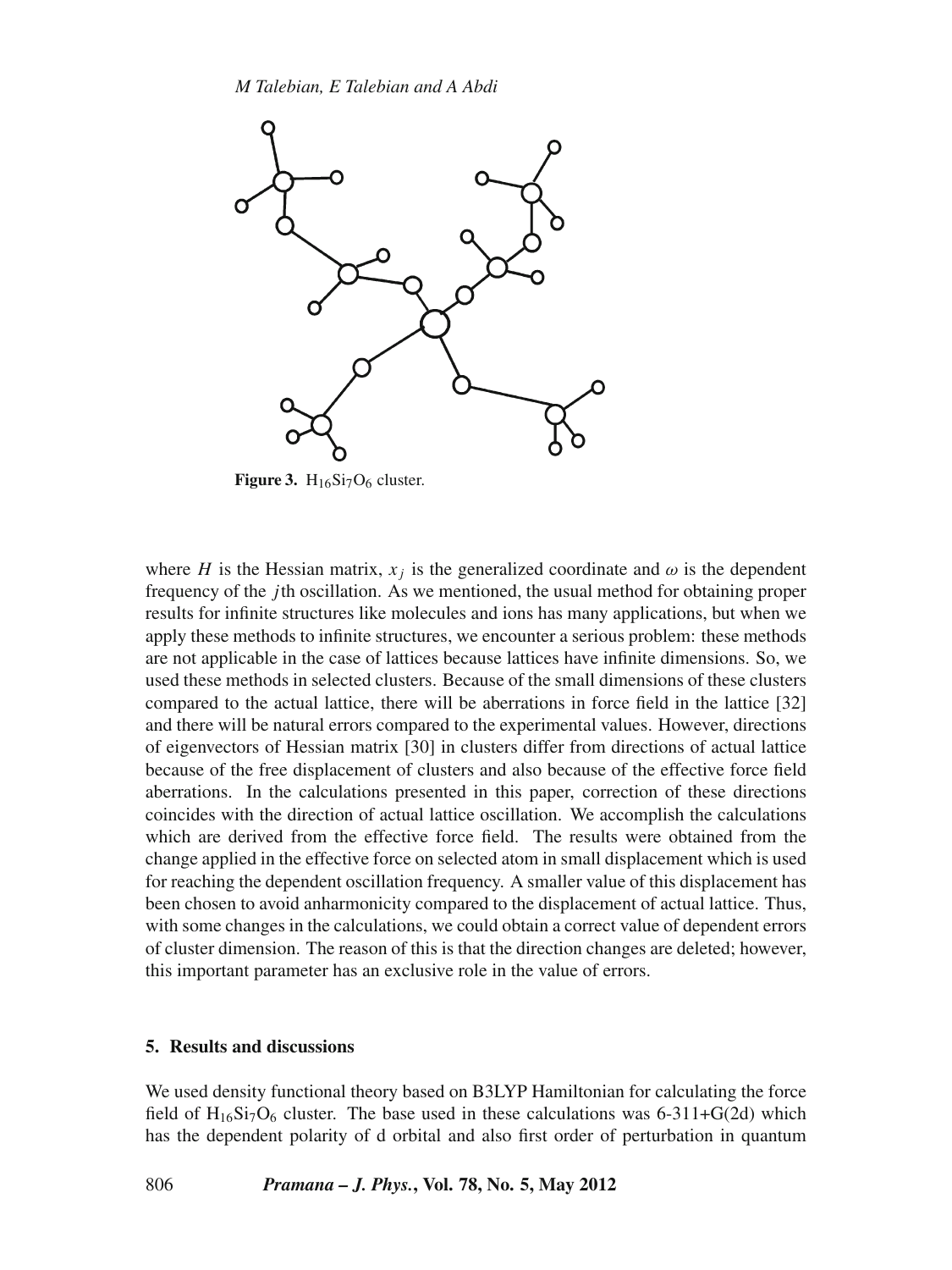## *Calculation of acti*v*e Raman modes*

| Symmetry type  | Observed<br>frequency $(cm-1)$ | Calculated<br>frequency $(cm-1)$ | Relative<br>error $(\% )$ |
|----------------|--------------------------------|----------------------------------|---------------------------|
| A <sub>1</sub> | 1083.0                         | 1115.9                           | 3                         |
| E              | 808.6                          | 817.2                            |                           |
| A <sub>1</sub> | 463.6                          | 460.2                            | 0.7                       |
| A <sub>1</sub> | 354.3                          | 350.5                            | 1.1                       |
| E              | 263.1                          | 267.9                            | 1.8                       |
| A <sub>1</sub> | 205.6                          | 200.1                            | $\overline{c}$            |
| E              | 128.0                          | 122.8                            | 4                         |

Table 2. Comparison of results of calculation for active Raman modes of quartz obtained by our method and the observed frequency of ref. [23].

calculations that is dependent and available for the interactions of atomic orbitals. For completing our calculations we used the software entitled Gaussian 03W, and also Vibratz software for finding the oscillation direction in infinite lattice of quartz [33,34].

Table 2 demonstrates the observed results of seven active modes in Raman spectrum gained from this method. Experimental values of Raman spectroscopy [19,30], and also, values of the relative errors in comparison to the observed values are given in table 2. For comparison, we have presented in table 3, the previous works with average value of errors. Finally, for showing better results of different methods, we plotted figures 4 and 5 for understanding the different results of calculations which included our calculated results in comparison to the observed spectrum values from tables 2 and 3 and we could

| Observed<br>frequency<br>$\rm (cm^{-1})$ | Calculated<br>frequency <sup>a</sup><br>$\rm (cm^{-1})$ | Calculated<br>frequency <sup>b</sup><br>$\rm (cm^{-1})$ | Calculated<br>frequency <sup>c</sup><br>$(cm^{-1})$ | Calculated<br>frequency <sup>d</sup><br>$(cm^{-1})$ |
|------------------------------------------|---------------------------------------------------------|---------------------------------------------------------|-----------------------------------------------------|-----------------------------------------------------|
| 1083                                     | 1115                                                    | 1218                                                    | 1152                                                | 1123                                                |
| 808.6                                    | 817                                                     | 833                                                     | 848                                                 | 762                                                 |
| 463.66                                   | 460                                                     | 584                                                     | 493                                                 | 469                                                 |
| 354.3                                    | 350                                                     | 428                                                     | 347                                                 | 372                                                 |
| 263.1                                    | 268                                                     | 334                                                     | 268                                                 | 235                                                 |
| 205.6                                    | 200                                                     | 230                                                     | 201                                                 | 201                                                 |
| 128.0                                    | 123                                                     | 171                                                     | 142                                                 | 113                                                 |
| Relative error $(\%)$                    | 1.94                                                    | 19.7                                                    | 4.95                                                | 4.21                                                |

**Table 3.** Comparisons of the results in different references and with our calculated results.

aThe results obtained in this research.

<sup>b</sup>Results of calculation for H<sub>4</sub>SiO<sub>4</sub> and H<sub>6</sub>Si<sub>2</sub>O<sub>7</sub> clusters in 6-31G(d) basis set [15].<br><sup>c</sup>Results of calculation for H<sub>12</sub>Si<sub>5</sub>O<sub>16</sub> cluster, by using half-experimental calculations [1].  $d$ Results in ref. [20].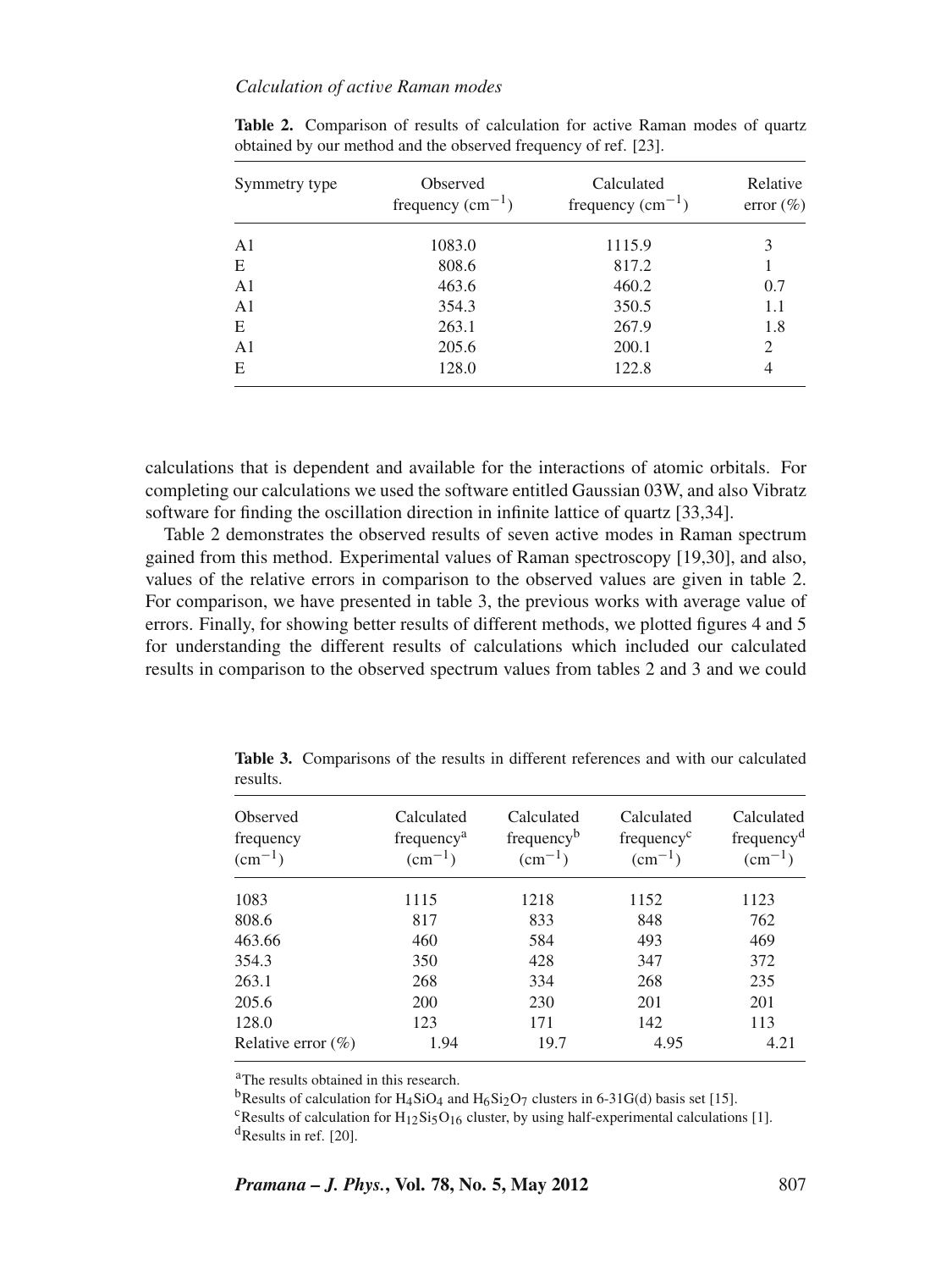

*M Talebian, E Talebian and A Abdi*

**Figure 4.** Plots of numerical values for different calculations by comparing with observed frequencies.

show that our calculations are in good agreement with the observed values of spectrum for  $\alpha$ -quartz sample.

# **6. Conclusion**

• Observed results from seven active modes in Raman spectrum generated from the density functional theory based on B3LYP Hamiltonian in 6−311+G(2d) basis set



Figure 5. Plots of calculated frequencies in this paper and the observed frequencies.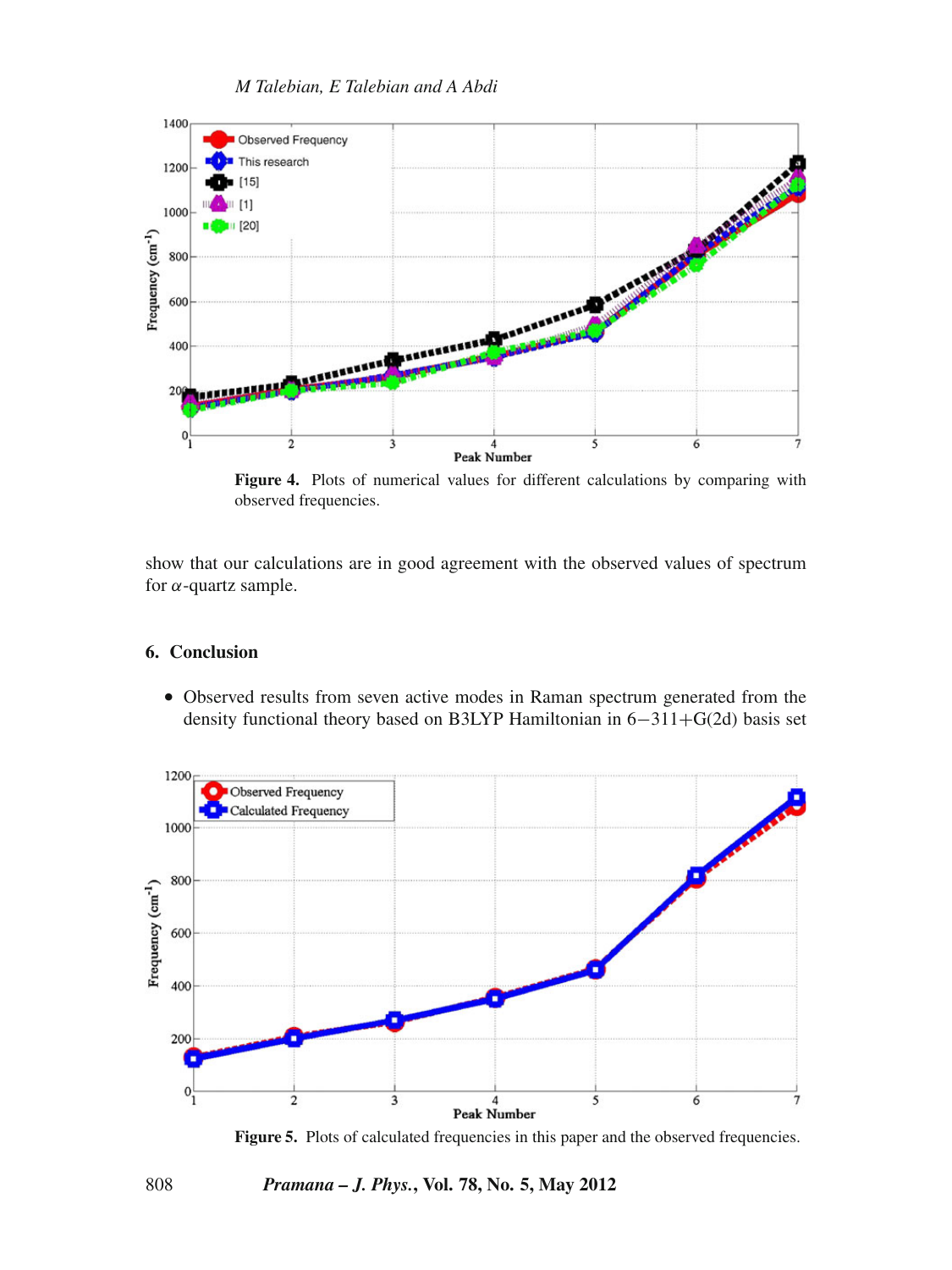*Calculation of acti*v*e Raman modes*

| Straight method 6-311 + G(2d) |                             |
|-------------------------------|-----------------------------|
| New method                    |                             |
|                               |                             |
| Straight method 6-31G(d)      |                             |
| New method                    |                             |
|                               |                             |
| $6 - 31G$<br>Straight method  |                             |
| New method                    |                             |
|                               | Time of calculating process |
|                               |                             |



has more compatibility compared to the experimental results. These are shown in figures 4 and 5. We can see that the corresponding curve of this research is the best curve which is closer to the observed frequency curve, i.e., our new calculated method is closer to the observed frequency curve. These results are showing the corrected patterns in the displacements of directions which are used for obtaining the force constant. In this study, calculations are used for obtaining the value of force field produced from clusters. It shows that the value of aberrations of the previously observed results about the oscillation's frequency depends on the aberrations of oscillation direction with errors of force field cluster.

• One advantage of this method is the high speed of calculation compared to the normal methods (nearly 300% to 500%) which is very important. Figure 6 shows the schematic image of our aim.

# **Acknowledgements**

This paper owes its existence to the hospitality of W F Sherman, R Malekfar, M Roshanzamir, I Talebian and A Rashidi. Thanks go to M Yahyavi for his help with the figures.

# **References**

- [1] J Purton, R Jones, C R A Catlow and M Leslie, *Phys. Chem. Minerals* **19**, 392 (1993)
- [2] A N Lazarev and A P Mirgorodsky, *Phys. Chem. Minerals* **18**, 231 (1991)
- [3] B M Deb and B Kr Dey, *Pramana J. Phys.* **42**, 149 (1994)
- [4] L Pintschovius, F Weber, W Reichardt, A Kreyssig, R Heid, D Reznik, O Stockert and K Hradil, *Pramana – J. Phys.* **71**, 687 (2008)
- [5] S K Ghosh, *Bull. Mater. Sci.* **26**, 3 (2003)